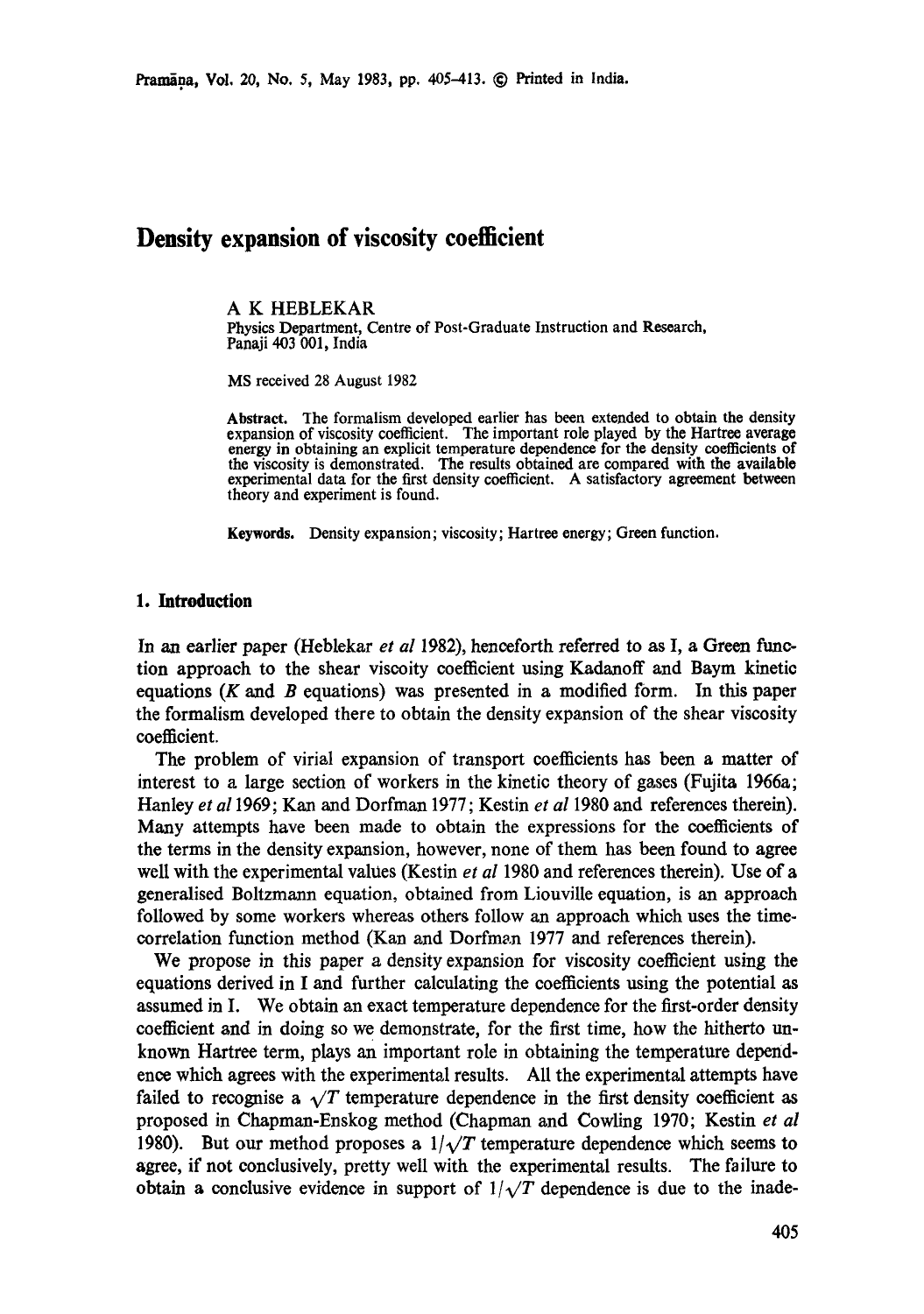quatc experimental data (Hanley *et al* 1969; Kestin *et al* 1980 and references therein) available for comparison.

The earlier theoretical methods have reported a logarithmic term  $\rho^2$  ln  $\rho$  of the second order besides the usual  $\rho^2$  term in the density expansion which arises due to ternary and higher order collision processes (Kan and Dorfman 1977 and references therein). Our expansion treated here however does not contain this term but this does not deter us from obtaining a simple density expansion for the viscosity coefficient because so far all the experimentalists have reported failure to recognise existence of the logarithmic term upto the densities as high as nearly  $10<sup>3</sup>$  amagats (Kestin *et al* 1980).

In  $\S$  2 a brief outline of the definitions and equation used to obtain the viscosity coefficient is given. In § 3 we use the kinetic effect term of K and B equation to evaluate the first density coefficient. Section 4 outlines the procedure for obtaining the higher order terms. In § 5, we apply it to obtain the next higher order terms. In § 6 we discuss the theoretical estimates in comparison with experimental results and draw conclusions.

# **2. Transport equation**

As in I we consider a spinless system of quantum imperfect gas obeying the Maxwell-Boltzmann statistics. The transport equations for the viscosity problem are equations (17-20) (in I) which we reproduce here as

$$
\left[\omega - \frac{p^2}{2m} - U\right] G_L^{\leq} \left(\mathbf{p} \omega, \mathbf{R}\right) = \Phi_L^{\leq} \left(\mathbf{p} \omega, \mathbf{R}\right) + K_L \left(\mathbf{p} \omega, \mathbf{R}\right) \tag{1}
$$

and

$$
\left[\omega - \frac{p^2}{2m} - U\right] G_L^>(\mathbf{p}\,\omega,\,\mathbf{R}) = \Phi_L^>(\mathbf{p}\,\omega,\,\mathbf{R}) \tag{2}
$$

with  $\Phi_L^{\gtrless}$  and  $K_L$  given in terms of equilibrium and linear parts of the self energy  $\sum_{\epsilon q} \xi$ ,  $\sum_{L} \xi$  respectively by (19) and (20) of I.

The perturbation solution  $G_F^{\le}$  of these equations is given by (39) of I, of which  $G_L^{<}(0)$  is the lowest order Green function linear in  $q_{xy}$ , the velocity gradient. It is noted that  $G_L^{<0}$  is rendered density-independent by taking rigid-sphere particle density  $n_{0}$ , defined by (47) and (48) of I. Up to the first order of perturbation we considered the contribution due to the first two terms in (39) of I to obtain the dilute gas viscosity coefficient  $\eta_1$  (for the momentum transfer part only) as

$$
\eta_1 = a \sqrt{T} + b = \eta_{(0)} \tag{3}
$$

where  $\eta_{(0)}$  is used to indicate the density independence. Of the right side terms of (3), the first is of the zeroth order perturbation and  $b$  comes from the first order perturbation. When we consider the other terms in the expansion of  $G<sub>L</sub>^c$  we get higher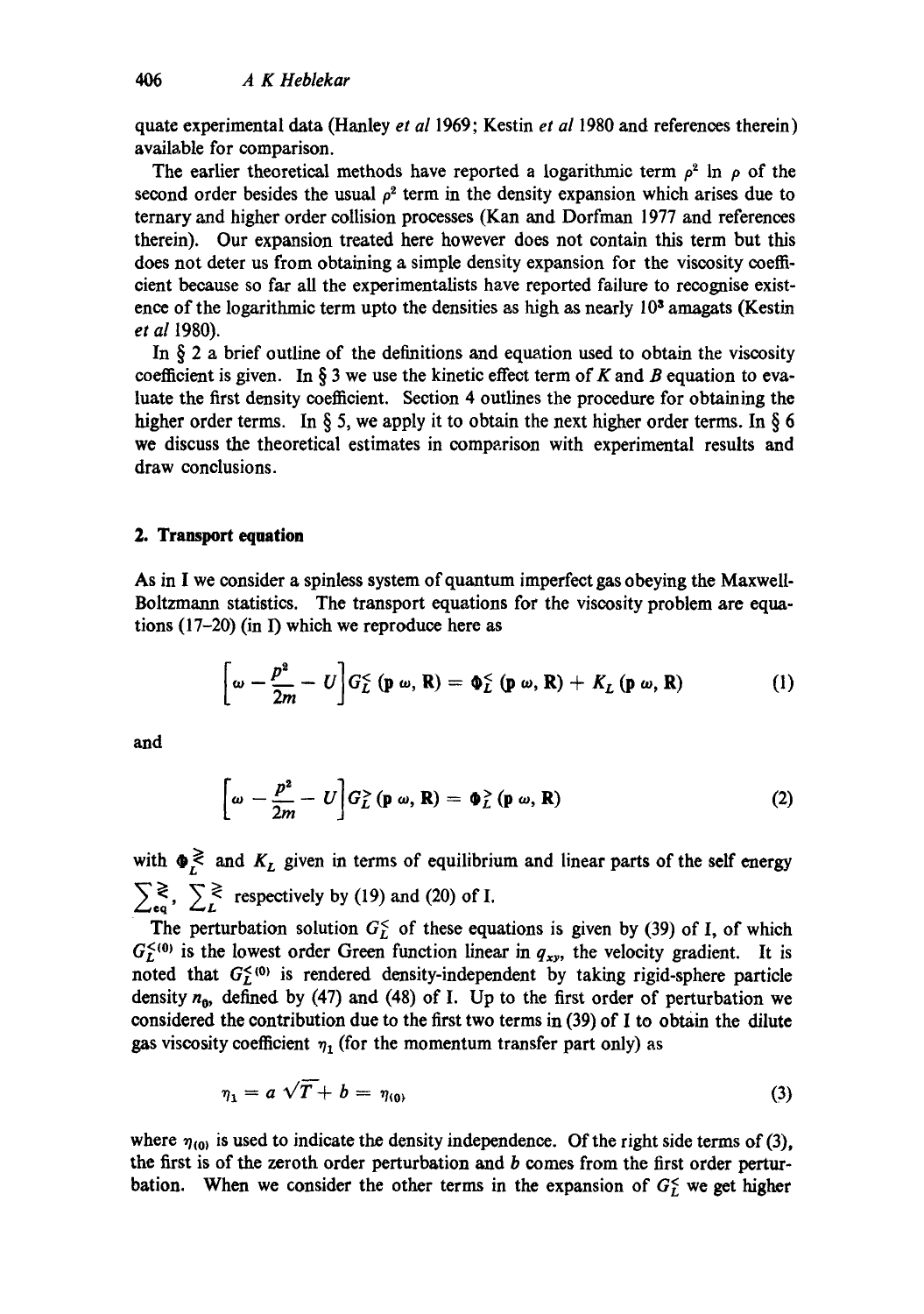order density terms also the first among them being the kinetic effect term  $K_L$  which we treat in a little more detail in the next section.

#### **3. First density term**

At this stage we may write the term  $K_L$  explicitly, by expanding the Poisson brackets in (20) of I. Equation (20) of I being:

$$
K_{L} (\mathbf{p} \omega, \mathbf{R}) = \frac{1}{2} [\nabla_{\mathbf{R}} \Sigma^{>} (\mathbf{p} \omega, \mathbf{R}) \cdot \nabla_{\mathbf{p}} G^{<} (\mathbf{p} \omega, \mathbf{R})
$$
  
\n
$$
- \nabla_{\mathbf{R}} G^{<} (\mathbf{p} \omega, \mathbf{R}) \cdot \nabla_{\mathbf{p}} \Sigma^{>} (\mathbf{p} \omega, \mathbf{R})
$$
  
\n
$$
+ \nabla_{\mathbf{R}} G^{>} (\mathbf{p} \omega, \mathbf{R}) \cdot \nabla_{\mathbf{p}} \Sigma^{<} (\mathbf{p} \omega, \mathbf{R})
$$
  
\n
$$
- \nabla_{\mathbf{R}} \Sigma^{<} (\mathbf{p} \omega, \mathbf{R}) \cdot \nabla_{\mathbf{p}} G^{>} (\mathbf{p} \omega, \mathbf{R}) ]
$$
 (4)

in accordance with the definition of Poisson brackets given by (13) of I. The linear terms in  $q_{xy}$  are obtained by the operation of the gradient on the functions involved. The functions in (4) essentially the local equilibrium Green functions (Kadanoff and Baym 1963) and therefore they involve the actual particle density n which makes them the first order terms in the density expansion. When one actually carries out the differential operations on the self energy parts  $\Sigma^{\gtrless}$  and  $G^{\gtrless}$  in (4) one obtains for the lowest order in  $\lambda$ ,

$$
K_{L\theta}(\mathbf{p}\,\omega,\,\mathbf{R}) = (-\pi m)\beta \ p_x p_y \int \mathrm{d}\mathbf{k} \, \frac{[v(\mathbf{k})]^2}{k}
$$

$$
\times 2\pi \delta \left[\omega - \frac{p^2}{2m}\right] \exp\left(2\,a - \beta \frac{p^2}{2m}\right) (2\,q_{xy}). \tag{5}
$$

And this when substituted in the viscosity formula, (37) of I, gives the first-order density term for the viscosity as

$$
\eta_1^{(1)} = n \left( \frac{m}{8\pi k_B T} \right)^{1/2} \int dk \frac{\{ [v(k)]^2 / k \}}{|\vec{V}|} \tag{6}
$$

where the superscript (1) on the left side indicates the first order in density. Equation (6) may be written in the form

$$
\eta_1^{(1)} = \rho \; \eta_{(1)}, \tag{7}
$$

where  $\rho = mn$  (8)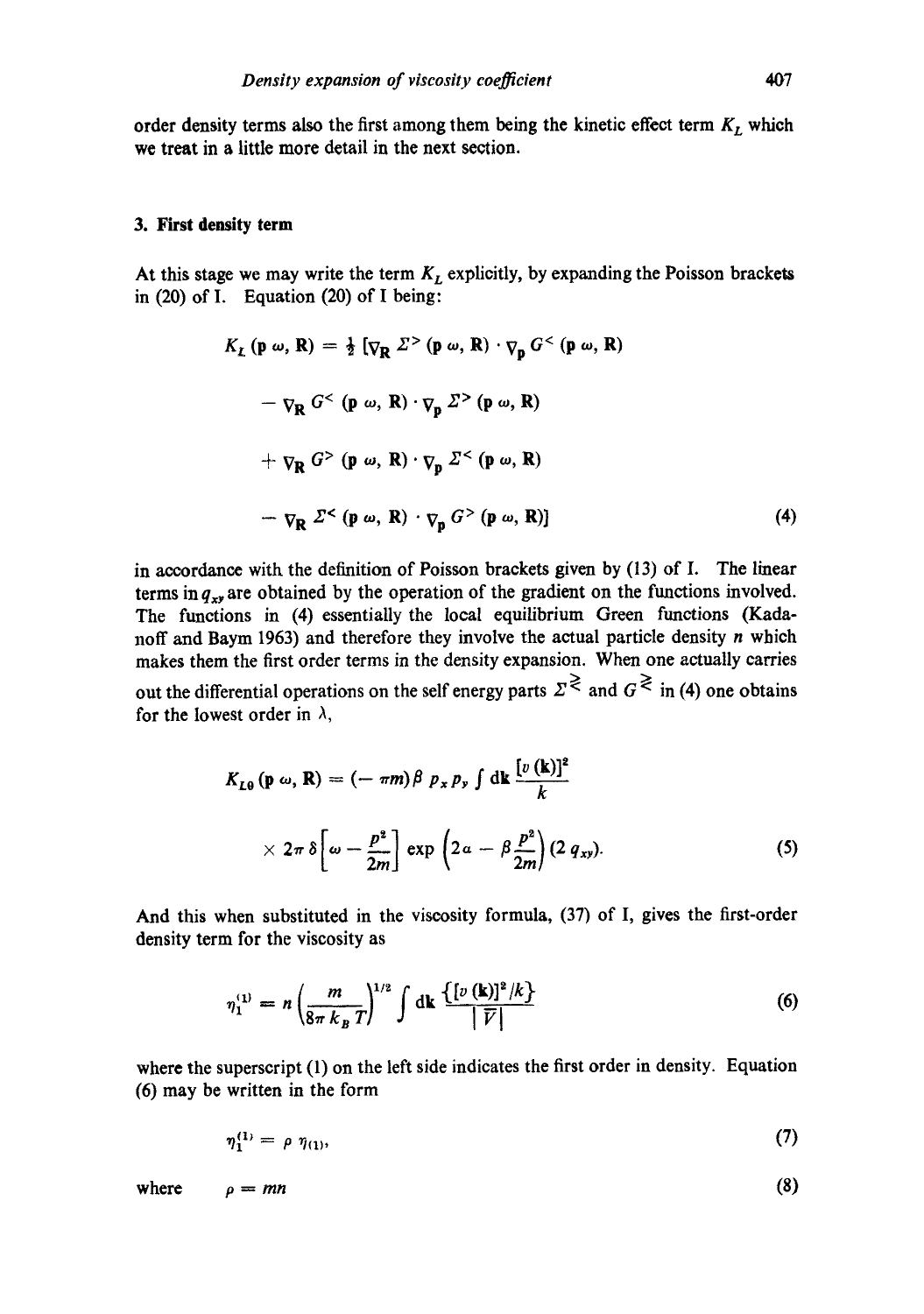is the density and  $\eta_{(1)}$  is the first density coefficient of the viscosity given by

$$
\eta_{(1)} = \left(\frac{1}{8\pi k_b}\right)^{1/2} \frac{\int dk \left\{ [v(k)]^2 / k \right\}}{\left| \overline{V} \right|} \frac{1}{T^{1/2}} = \frac{b'}{T^{1/2}} \tag{9}
$$

This term is of the same order in  $\lambda$  as the density independent term b in (3), but one order higher in the density,  $n$  (cf I).

## **4. Higher order terms**

Higher order perturbation (and also in density) terms for viscosity are obtained by substituting higher order terms involving  $\Phi_{L1}^{\leq}$ ,  $K_{L1}$ , etc., from (39) of I, in the viscosity formula. To write the expressions for  $\Phi_{L1}^{\lt}$ ,  $\Phi_{L2}^{\lt}$ , etc., one may make use of the connected diagram techniques described by Fujita (1966b, 1971). However, the same techniques cannot be used for obtaining terms like  $K_{L1}$ ,  $K_{L2}$ , etc., due to the differentiation operations involved. But since in  $K_{Li}$  ( $i = 1, 2, 3, ...$ ) the equilibrium functions are involved, the perturbation expansion of equilibrium Green functions described in I may be used to obtain the higher order terms in  $K_{Li}$ . In each of these cases  $K_{Li}$  has the same order of perturbation as the corresponding  $\Phi_{Li}$  but one order higher in density.

We note that there are two ways of'dressing up' the diagrams to obtain the diagram expansions as described by Fujita (Fujita 1966b, 1971). One is by using the Hartree loops which increases the order of both perturbation and density by 1 and the other by self energy parts which increases the order of both perturbation and density by 2. These processes are shown in figure 2. Figure 1 depicts the  $\Phi_{L0}^{\leq}$  (see *e.g.* Wagh 1978) and figure 2 depicts  $\Phi_{Li}^{\leq}$  (i = 1, 2) obtained by dressing up  $\Phi_{L0}^{\leq}$  in different ways. It can be shown by numerical estimates that a term dressed up by two Hartree loops contributes more than the term dressed up by a serf-energy part.

The next higher order terms for  $\eta_1$  (equivalent to  $\lambda^2$ ) are obtained by using  $\Phi_{L1}^<$  and  $K_{L1}$ . Of these  $\Phi_{L1}^{\leq}$  is obtained as in figure 2 (a) by dressing up  $\Phi_{L0}^{\leq}$  by one Hartree loop.  $K_{L1}$  is obtained by using

 $= n V$  (10)

as given by (29) of I.

As mentioned earlier, there is a basic difference between these two terms. Contribution to  $\eta_1$  due to  $\Phi_{L_1}^{\leq}$  obtained by dressing up  $\Phi_{L_0}^{\leq}$  is of first order in density (since  $\Phi_{L0}^{\epsilon}$  is independent of density) but second order in  $\lambda$ . That due to  $K_{L1}$  is of second order in both density and  $\lambda$ , (since it is obtained from  $K_{L0}$  which is first order in n as well as  $\lambda$ ). The contribution of a term obtained by either dressing up by a Hartree loop or by expanding local equilibrium Green function can be written simply by multiplying the basic contribution by a factor  $\beta n|\overline{V}|$ . *e.g.* 

the contribution to viscosity due to  $\Phi_{L1}^{\leq} = \beta n |\overrightarrow{V}| \times$  that due to  $\Phi_{L0}^{\leq} = \beta n |\overrightarrow{V}|$ . *b*. **(lla)**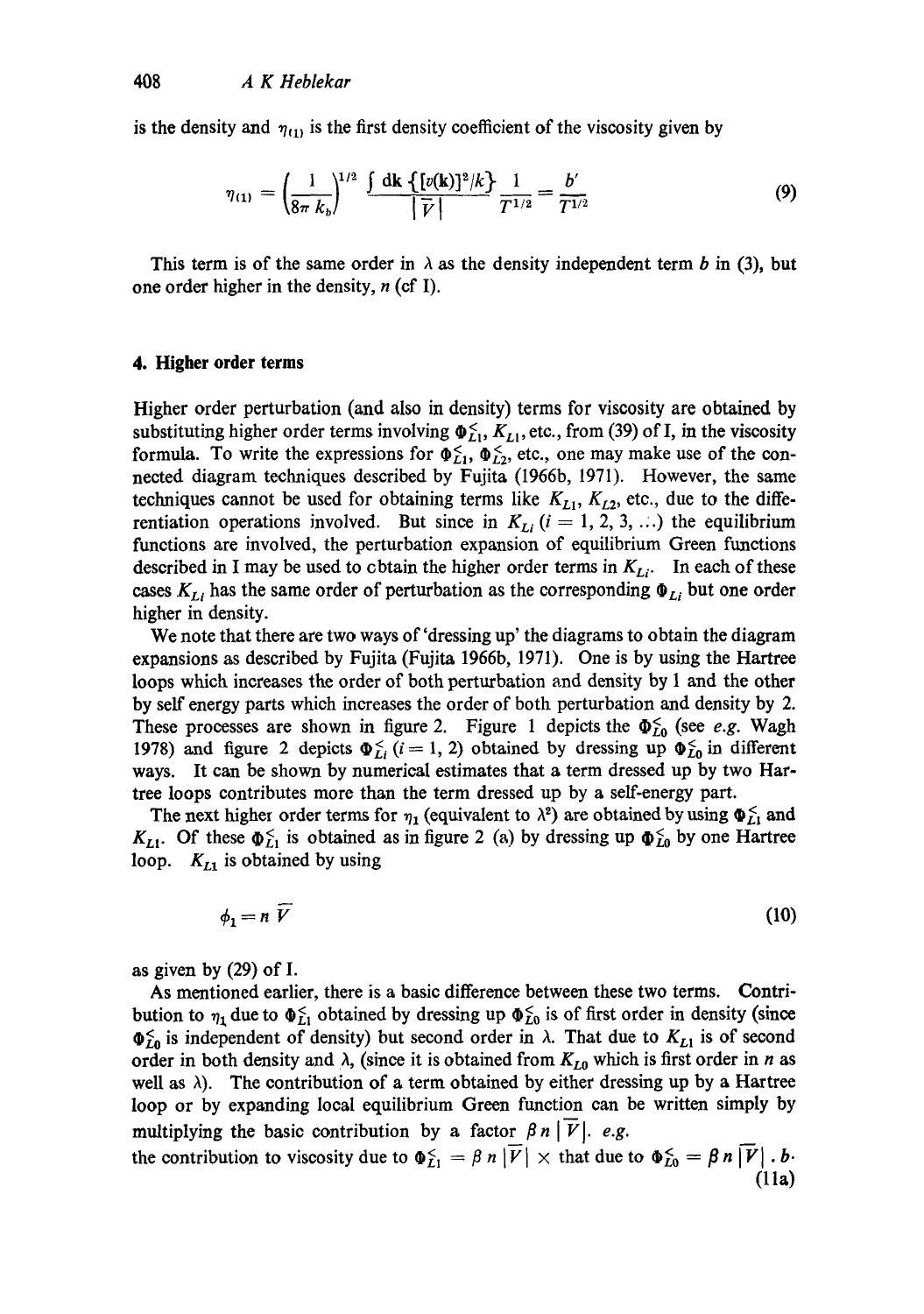Similarly

the contribution due to  $K_{L1} = \beta n |\overline{V}| \times$  contribution due to  $K_{L0}$  (11b) Thus one may proceed to write the higher order terms. In this process we get two



Figure 1. The four linear terms contributing to  $\Phi_{L0}^{\lt}$  in the density independent part  $\eta_{(0)}$  of the viscosity coefficient  $\eta_1$ . Thick lines represent  $G_L^{\leq}$  and thin ones represent  $G_{\mathrm{eq}}^{\gtrless}.$ 



**Figure 2.** Dressing up of  $\phi_{L0}^>$ . The first of the four diagrams in figure 1 is dresse up (a) by a Hartree loop to get  $\Phi_{LL}^{\leq}$  (b) by a self energy part.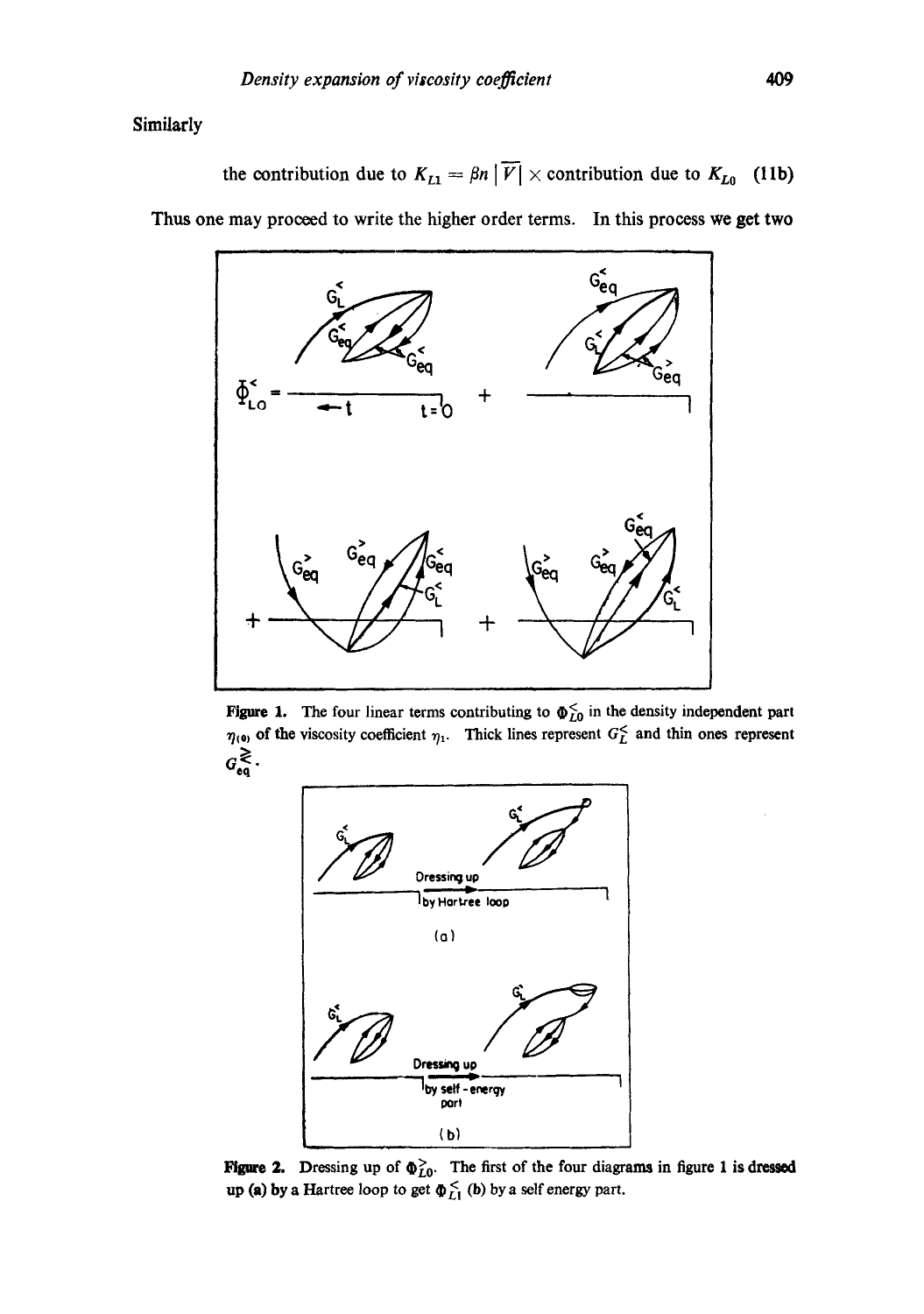strings of terms (i) those with lower orders of n than that of  $\lambda$ ; (ii) those with same orders of n as that of  $\lambda$ . The first category will arise due to the diagram expansion of  $\Phi_{L0}^{\le}$  and the second category is obtained due to expansion of the local equilibrium Green functions in  $K_{L0}$ .

The terms obtained from the diagram expansion of  $\Phi_{I0}^{\leq}$  arising solely due to 'dressing up by Hartree loops' can be grouped up to give a closed sum, (this we shall show in the next section). However such is not the case for the terms coming from perturbation expansion of  $K_{L0}$  and hence cannot be grouped to give a closed expression. Therefore, they will have to be treated individually.

There may be a second series of terms coming from the dressing up of  $\Phi_{10}^{\times}$  by self-energy parts which are smaller in magnitude as compared to those obtained from Hartree loops of the corresponding order. We shall neglect those as insignificant and not useful for our present discussion.

We write the second order contribution coming from  $K_{L1}$  to be

$$
\eta_1^{(2)} = \beta \; n \left| \; \widetilde{V} \right| \; \eta_1^{(1)} = \rho^2 \; \eta_{(2)}, \tag{12}
$$

where 
$$
\eta_{(2)} = \left(\frac{1}{8\pi m^2 k_B^3}\right)^{1/2} |\overline{V}| \frac{\int dk \left\{ [v(k)]^2/k \right\}}{|\overline{V}|} \frac{1}{T^{3/2}}.
$$
 (13)

We shall not treat the contributions arising from  $K_{L2}$ , etc., since those are insignificant. However, one can easily write them when required.

# **5. Diagram expansion of**  $\Phi_{L0}^{\leq}$

As stated earlier the diagram expansion of  $\Phi_{L0}^6$  is obtained by using the techniques of Fujita (1966b, 1977) and Wagh (1978). Dressing up each  $G_L^{\lt}$  or  $G_{eq}^{\lt}$  by Hartree loops one can obtain the higher order terms (figure 1). Eight different diagrams are obtained from  $\Phi_{L0}^<$  by dressing up each  $G_L^<$  or  $G_{eq}^<$  by one Hartree loop to get  $\Phi_{L1}^<$ . There are 16 different ways to get  $\phi_{L2}^{\lt}$  (dressing by two Hartree loops) and so on. The contribution due to each  $\phi_{L1}^{\leq}$  to the viscosity coefficient can be written down by merely multiplying that due to  $\Phi_{L0}^{\leq}$  by a factor  $\beta n | \overrightarrow{V}|$ . Therefore, the net contribution of the term  $\Phi_{L1}^{\le}$  to  $\eta_1$  is 8  $\beta\eta$  |  $\overline{V}$  | b. Similarly one can write contribution due to

$$
\Phi_{L2}^{\leq} \text{ to } \eta_1 = 16 \left( \beta \ n \middle| \vec{V} \right)^2 b. \tag{14}
$$

Contribution due to

$$
\Phi_{L3}^{\leq} \text{ to } \eta_1 = 24 \left( \beta n \middle| \vec{V} \right) \delta \, b \,. \tag{15}
$$

and so on.

One may sum up all these contributions due to all the  $\Phi_{Li}^{\leq}$  to give the net contribution to

$$
\eta' = \sum_{p=0}^{\infty} 8b \cdot px^p \tag{16}
$$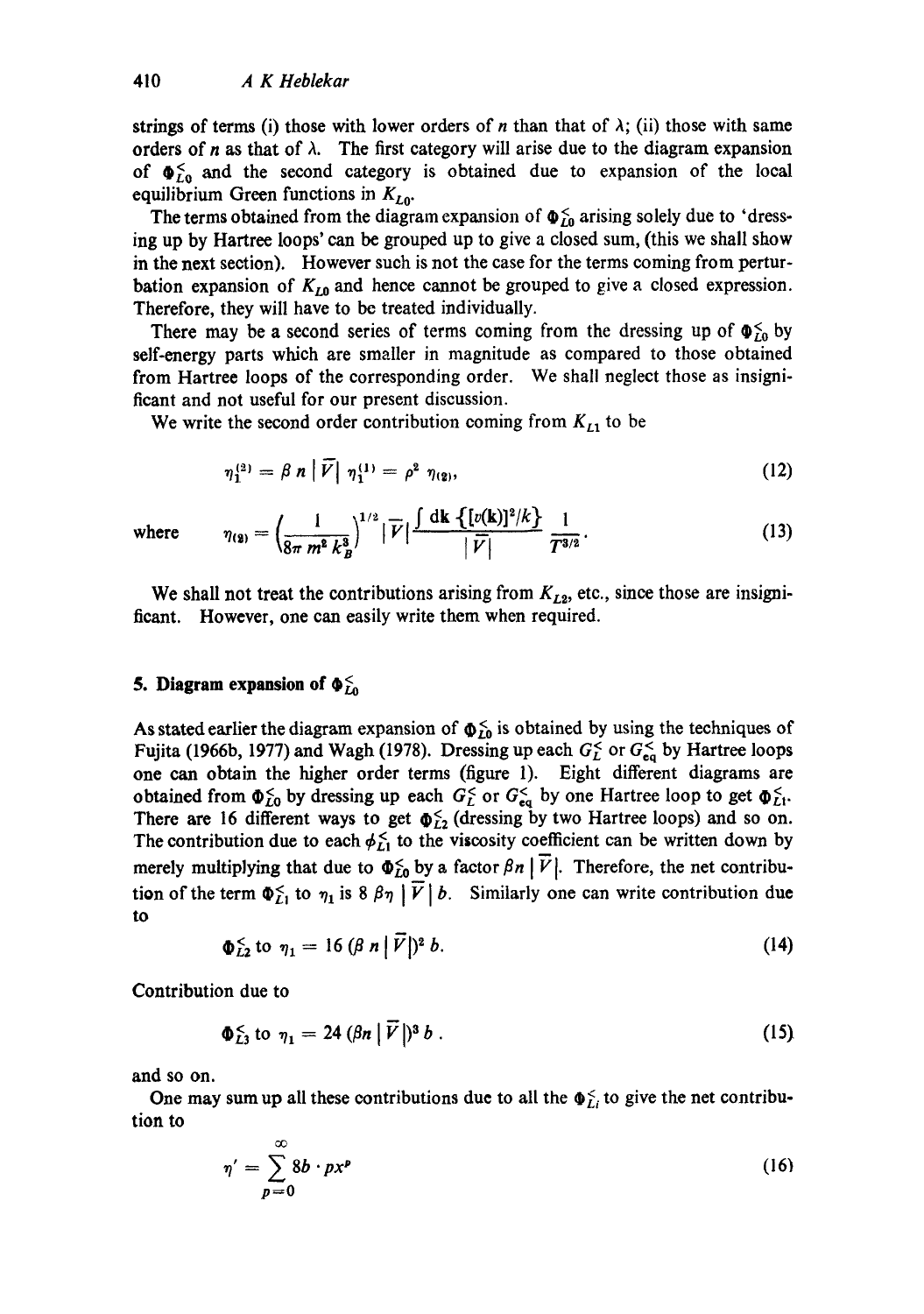where 
$$
x = \beta n |\overline{V}|.
$$
 (17)

Rewriting (16) we get

$$
\eta' = \frac{8 b \beta n |\overline{V}|}{\left[1 - \beta n |\overline{V}| \right]^2}.
$$
\n(18)

Combining equations (3), (7), (12) and (18), we find the density expansion (up to  $\lambda^2$  order of perturbation) of the viscosity coefficient to be

$$
\eta_1 = \eta_{(0)} + \eta_{(1)} \rho + \eta_{(2)} \rho^2 + \eta_{(1)}' \frac{C \rho}{[1 - C' \rho]^2}, \qquad (19)
$$

where C and C' are constants of which C' is a function of temperature. The temperature dependences of  $\eta_{(1)}$ ,  $\eta_{(2)}$  and  $\eta'_{(1)}$  are  $1/T^{1/2}$ ,  $1/T^{3/2}$  and  $1/T$  respectively. Of the terms on the right side of (19), the second term is of order  $\lambda^1$ , the third and the fourth are of order  $\lambda^2$ . The factor  $\beta n | \overline{V}$  at moderate densities is approximately of the order of magnitude  $10^{-2}/T$ . Each successive higher order perturbation term is smaller than the previous term by the same order of magnitude.

This is the expression for the momentum transfer term which Kan and Dorfman 1977 call 'Kinetic-Kinetic term'. The potential dependent part (cf. I) is again neglected being insignifieant, (see also Kan and Dorfman 1977).

# **6. Discussions and conclusions**

The experimental researchers have reported failure to recognize terms beyond the first order density term in the viscosity measurements. Therefore there is no evidence to support a  $1/T^{3/2}$  temperature dependence for  $\eta_{(2)}$ . The logarithmic term in the earlier works also has not been recognized experimentally (Kestin *et al* 1980 and references therein). The last term on the right side of (19) is much smaller than the  $\eta_{(1)}$ term, but for the same order of magnitude as  $\eta_{(2)}$ , we have no experimental evidence for comparison. Therefore we concentrate only on  $\eta_{(1)}$ . Hanley *et al* (1969) have collected all the experimental data available for  $\eta_{(1)}$  analysing them and presenting the estimates in what they call '95% confidence' range, within the 'realistic error ' brackets.

We compare the experimental data (Hanley *et al* 1969) for  $\eta_{(1)}$  with our theoretical predictions of (9), in table 1. The value of  $\eta_{(1)}$  has been fixed at 298.15°K for each gas and the others analysed with respect to formula 9. The agreement between the experimental values and theoretical predictions of (9) are fairly within what Hanley *et al* (1969) call the 'realistic error' brackets. One may agree with Kestin *et al* (1980) that the experimental data are not extensive to reach any definite conclusion regarding a specific temperature dependence for  $\eta_{(1)}$ . However, the available data seem to support  $1/T^{1/2}$  dependence for  $\eta_{(1)}$ .

Hanley *et al* (1969) report that the first density coefficient changes sign at some temperatures, becoming even zero, for some gases  $(e.g. H<sub>2</sub>, He)$ . This indicates that one more term containing the first order density may be present in the expansion.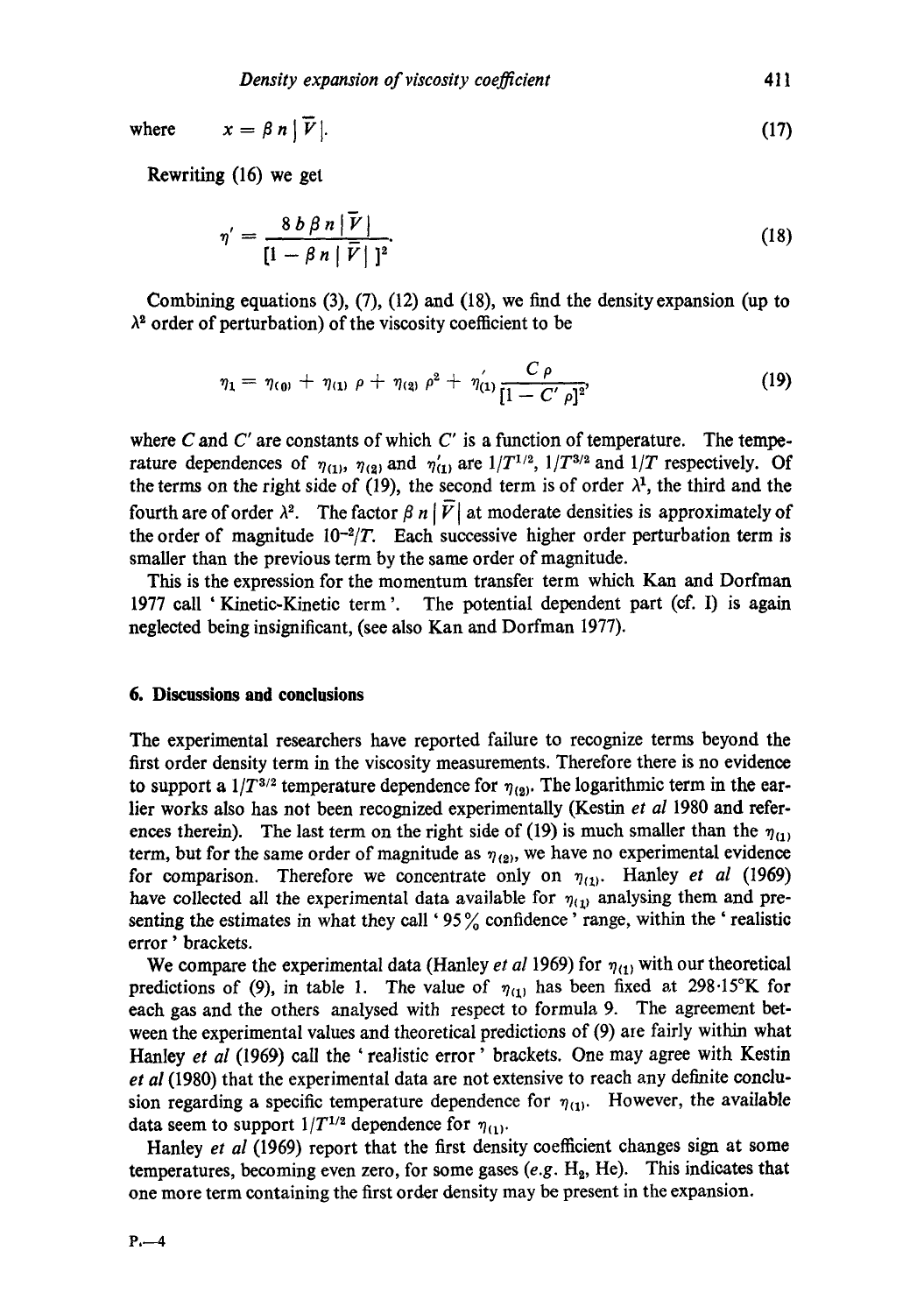|      | <b>Table 1.</b> The experimental and theoretical values of $\eta_{(1)}$ are shown. The values    |  |  |
|------|--------------------------------------------------------------------------------------------------|--|--|
|      | are calculated by fitting the average of all the values of $\eta_{(1)}$ at 298.15 to the formula |  |  |
| (9). |                                                                                                  |  |  |

| Gas            | Temperature (K) | Experimental<br>value of $\eta_{(1)} \times 10^7$<br>(Poise/amagat)<br>(Hanley et al 1969) | Theoretical<br>value of $\eta_{(1)} \times 10^7$<br>(Poise/amagat)<br>(equation 9) |
|----------------|-----------------|--------------------------------------------------------------------------------------------|------------------------------------------------------------------------------------|
| <b>Krypton</b> | 293.15          | $3.47 \pm 0.64$                                                                            | 3.39                                                                               |
|                | 298.15          | $3.36 \pm 0.41$                                                                            | 3.36                                                                               |
|                | 298.16          | 3.13                                                                                       | 3.36                                                                               |
|                |                 | (Kestin et al 1980)                                                                        |                                                                                    |
|                | $323 - 15$      | $4.81 \pm 0.76$                                                                            | 3.23                                                                               |
|                | 348.15          | $3.69 \pm 0.67$                                                                            | 3.11                                                                               |
| Argon          | 223.0           | $2.48 \pm 2.15$                                                                            | 2.57                                                                               |
|                | $248 - 0$       | $2.13 \pm 2.15$                                                                            | 2.43                                                                               |
|                | 293.17          | $2.03 \pm 0.22$                                                                            | $2 - 24$                                                                           |
|                | 298.15          | $2.20 \pm 0.12$                                                                            | 2.22                                                                               |
|                | $298 - 15$      | $2.14 \pm 1.29$                                                                            | 2.22                                                                               |
|                | 298.15          | $2.31 \pm 0.46$                                                                            | 2.22                                                                               |
|                | 298.16          | $2.0*$                                                                                     | 2.22                                                                               |
|                | 298.17          | $2.15 \pm 0.3$                                                                             | 2.22                                                                               |
|                | 323.15          | $2.74 \pm 0.92$                                                                            | 2.13                                                                               |
|                | 348.15          | $2.80 \pm 0.34$                                                                            | 2.05                                                                               |
| Neon           | 223.15          | $0.76 \pm 0.89$                                                                            | 0.70                                                                               |
|                | 248.15          | $0.68 \pm 0.20$                                                                            | 0.66                                                                               |
|                | 293.15          | $0.48 \pm 0.19$                                                                            | 0.61                                                                               |
|                | 298.15          | $0.55 \pm 0.14$                                                                            | 0.605                                                                              |
|                | 298.15          | 0.66 $\pm$ 0.50                                                                            | 0.605                                                                              |
|                | 323.15          | $0.43 \pm 0.13$                                                                            | 0.58                                                                               |
|                | 348.15          | $0.48 \pm 0.14$                                                                            | 0.56                                                                               |
|                | 373.15          | $0.52 \pm 0.64$                                                                            | 0.54                                                                               |
| Nitrogen       | 223.15          | $1.95 \pm 0.13$                                                                            | 1.68                                                                               |
|                | 248.15          | $2.10 \pm 1.29$                                                                            | 1.59                                                                               |
|                | 293.15          | $1.36 \pm 0.59$                                                                            | 1.46                                                                               |
|                | 298.15          | $1.18 \pm 0.36$                                                                            | 1.45                                                                               |
|                | 298.15          | $1.48 \pm 0.32$                                                                            | 1.45                                                                               |
|                | 298.15          | $1.70 \pm 0.14$                                                                            | 1.45                                                                               |
|                | 323.15          | $1.61 \pm 1.29$                                                                            | 1.39                                                                               |
|                | 373.15          | $2.08 \pm 1.90$                                                                            | 1.30                                                                               |

\*Kestin *et al* 1980

If we 're-expand' the terms on the right side of (18), the first term will be of first order in density and negative in sign due to b. However this term may contribute for some  $\overline{V}$  which may make the change of sign a potential dependent phenomenon. Since the experimental data for these two gases are very limited, a satisfactory agreement could not be tried.

The expression in (18) displays a singularity which will affect only when densities are larger by several orders of magnitude or temperatures are in the range of fractions. Therefore, the singularity appears to be of only academic interest since in both these extreme eases there may be phase changes.